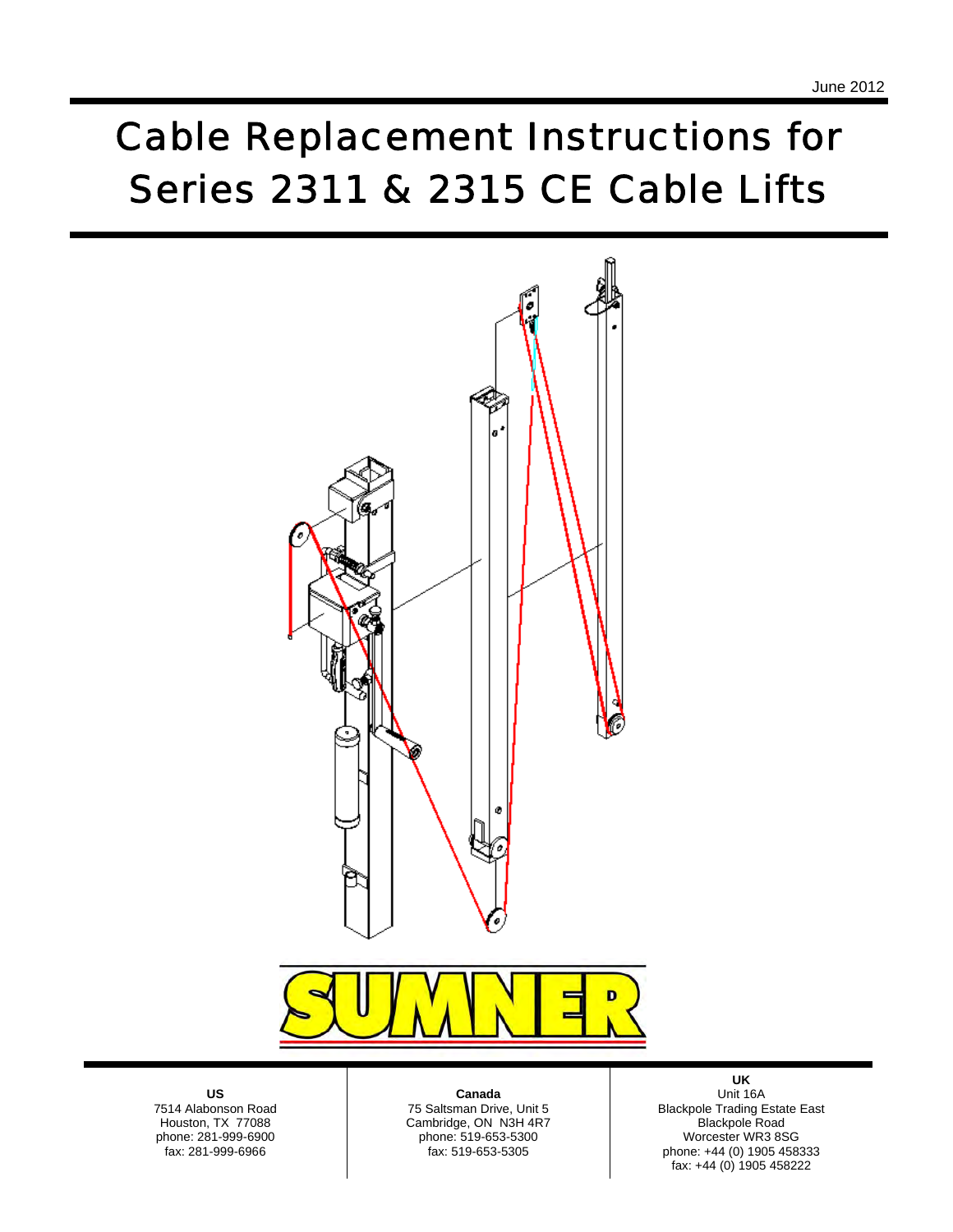

*1. Remove cradle and base from mast assembly. Lay down mast assembly on a solid level work surface.* 

*Step 2*





*2. Remove mast hold down assembly, (771055) screw and (772502) jam nut.* 

*Step 3*





*3. Remove (776042) screws and (784408) pulley guard.*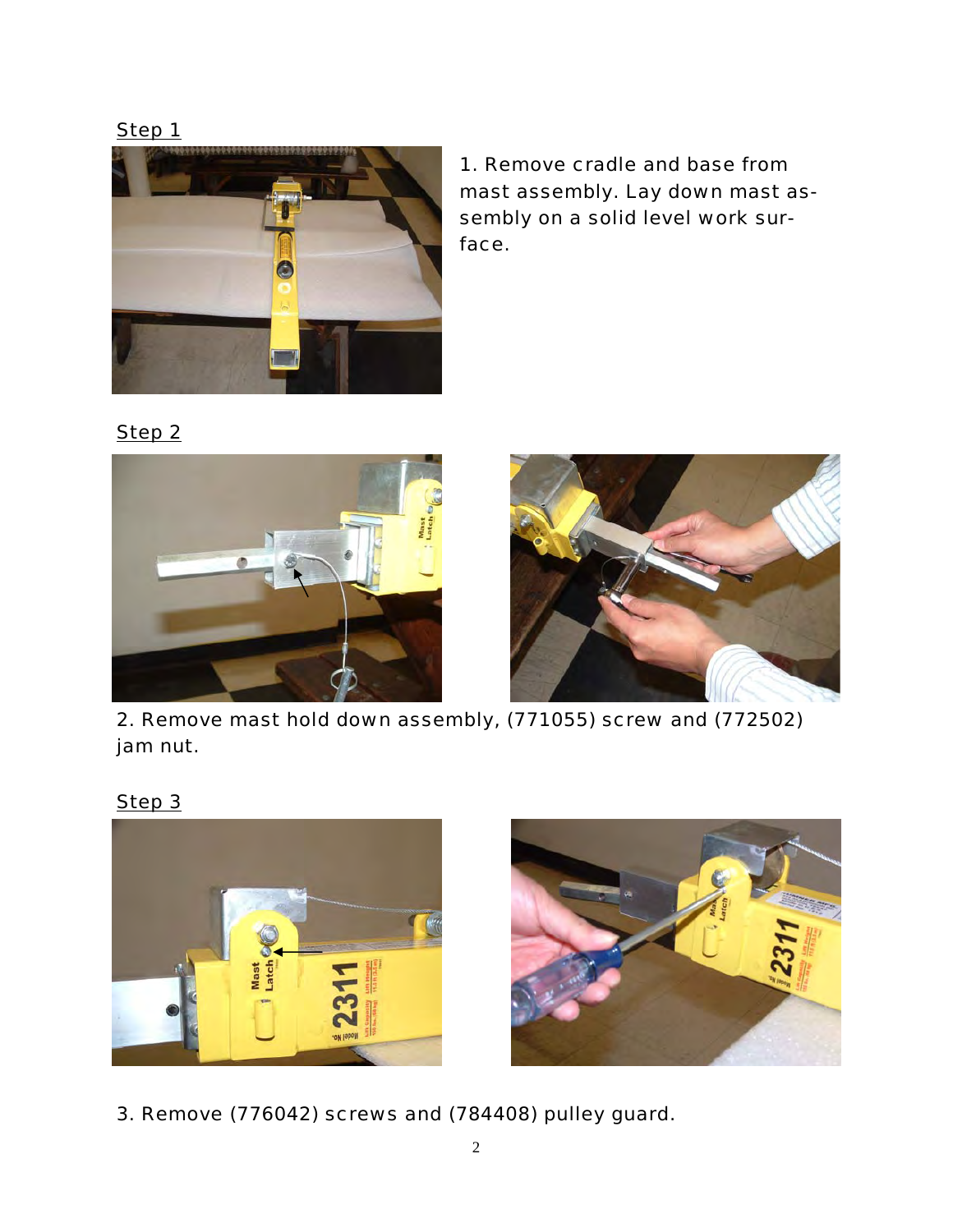*Step 4*



*4. Remove (776042) screws and (774428) winch cover.* 

*Step 5*





*5. Remove (776042) screws from winch drum and remove cable as shown.* 



*6. Remove top outer mast components as shown.*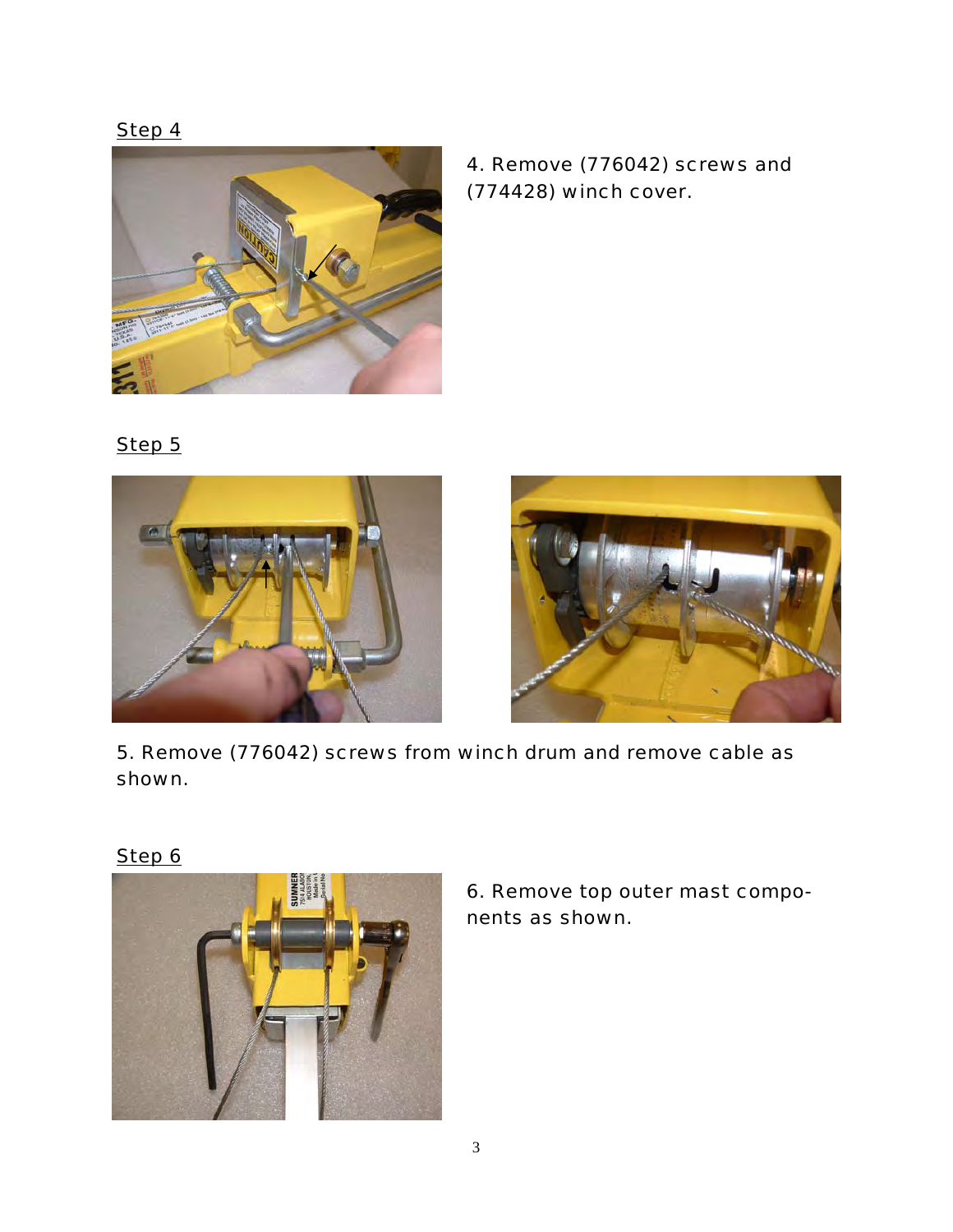*7. Remove (771044) screws and (784403) top cover from both sides of the center mast tube.* 



*Step 8*



*8. Remove center mast assembly from the bottom of the outer mast.* 

*Step 9*

*9. Remove pulley, wear pad and other components from the bottom of the center mast.* 

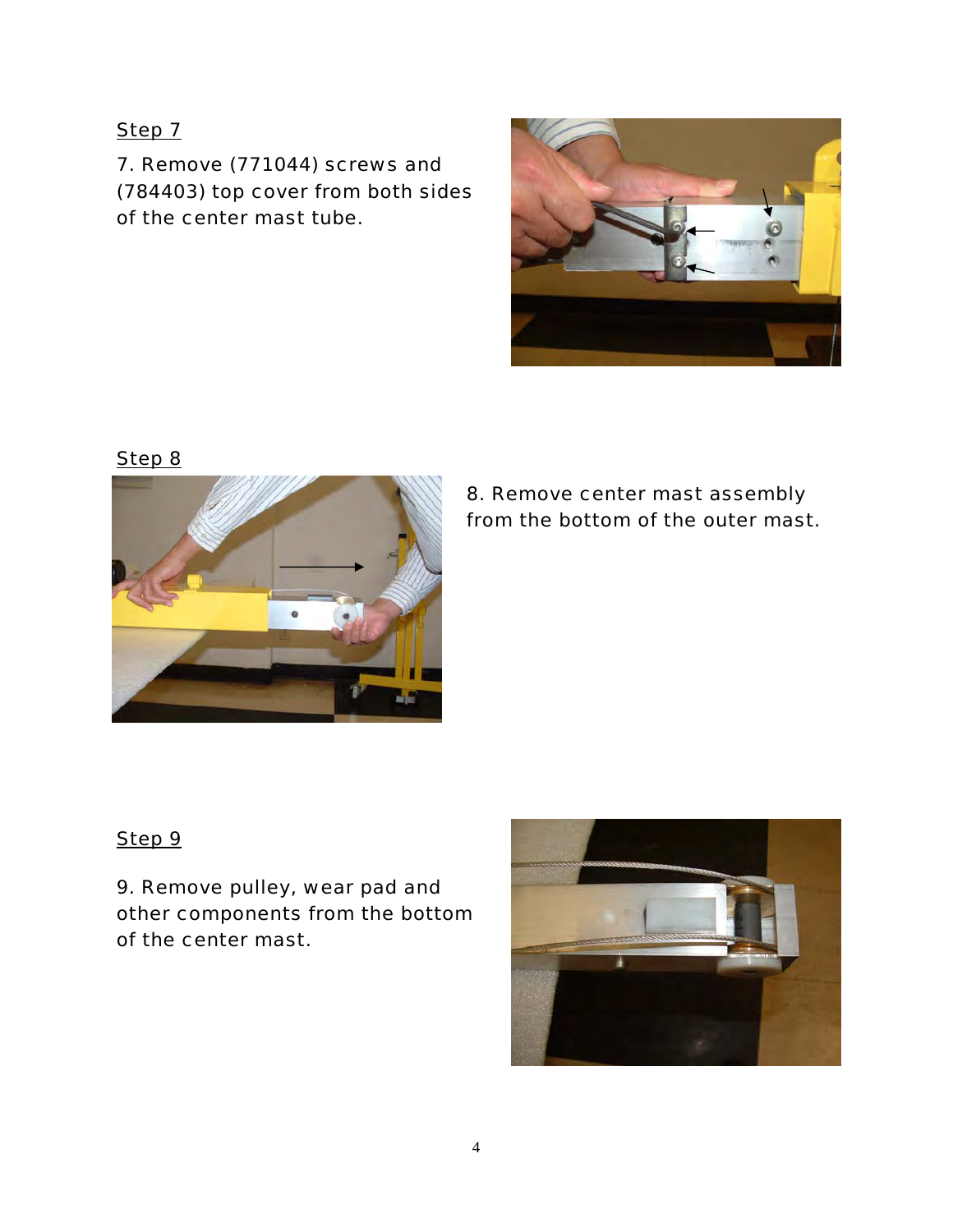



*10. Pull cable from the loop position to a strait position through the bottom of the center mast for easy removal of top mast assembly.* 





*11. Pull top mast assembly slightly out the bottom mast of the center mast as shown and remove all components.* 



*12. Remove top mast tube from center mast.* 

*Step 12*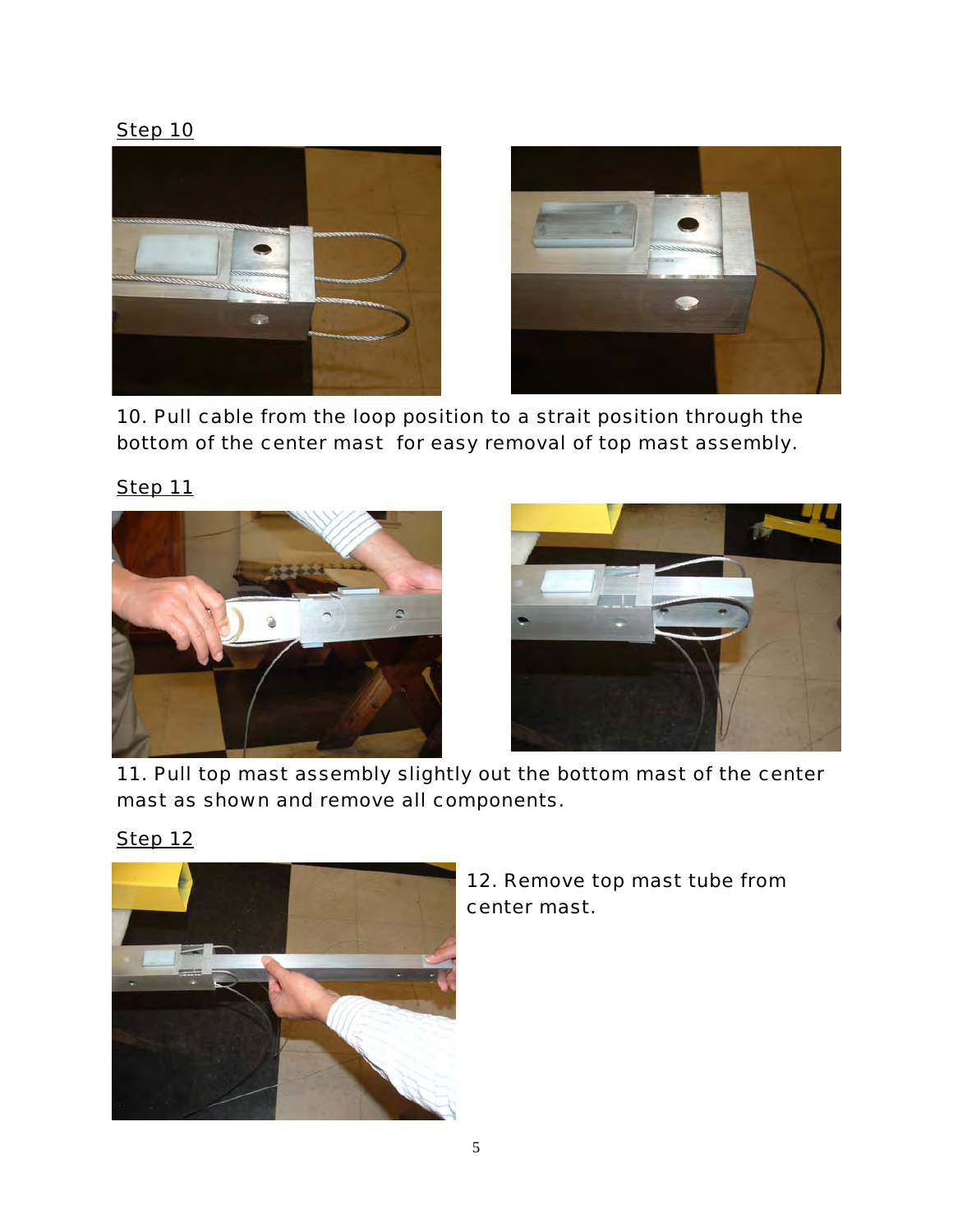





*13. Remove (784399) center mast pulley weldments from center mast and replace damaged cable as shown.* 

*\*Make sure cable is attached to the pulley weldment in the correct hole location and loop the cable in the right direction for proper installation of the cable. (Make note of this position upon removal)* 



*14. Lay down all mast sections on a solid level work surface. Make sure all components required to assemble the 2300 lift are at hand.*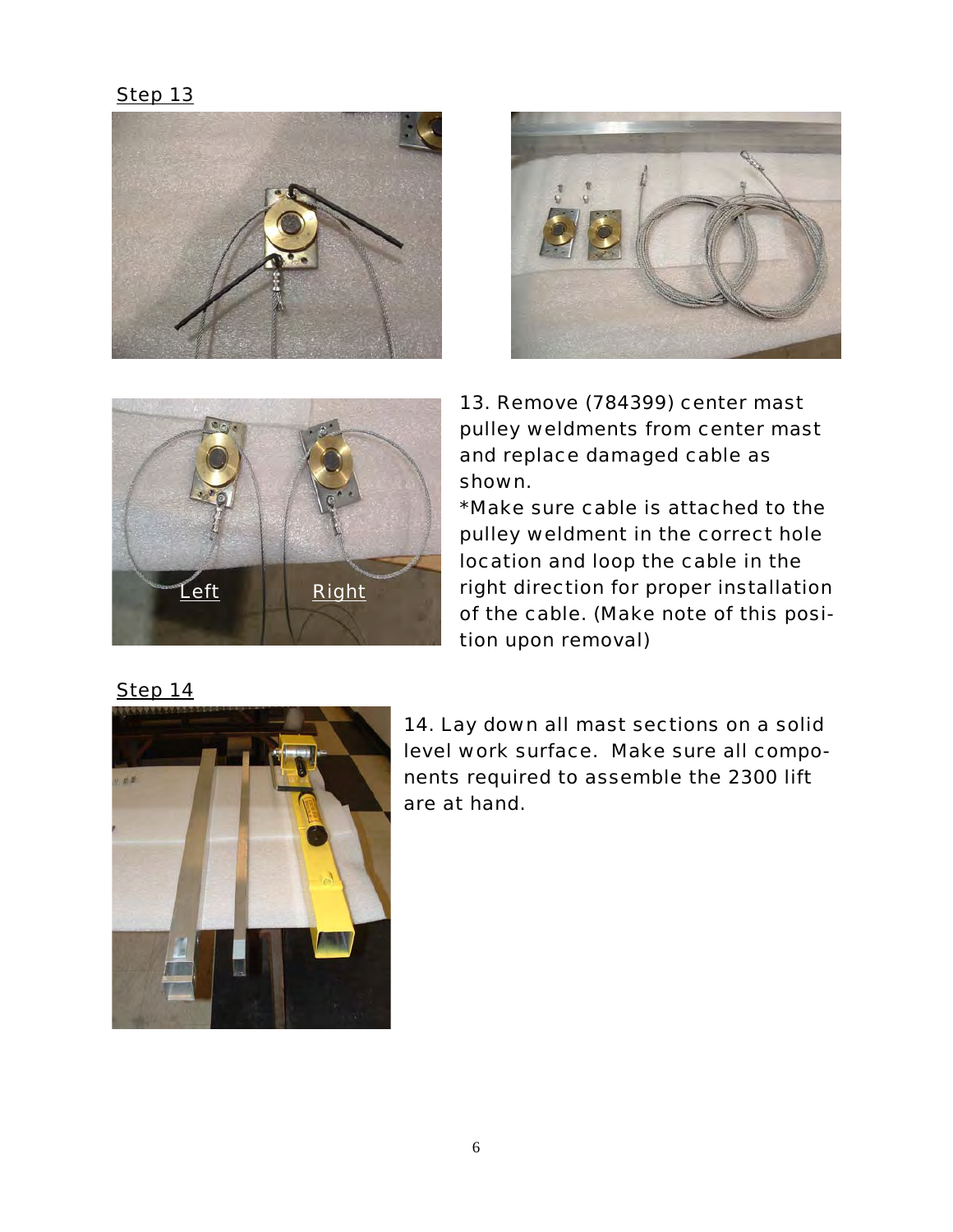



*15. Insert (784398) center mast pulley weldments into the center mast tube (working from bottom) as shown. Refer to step 13, to distinguish left and right side pulley weldment. \* Give the cable the equal length of the center tube.* 







*16. Locate (771044) screws and secure the (784399) center mast pulley weldments brackets on both sides as shown.*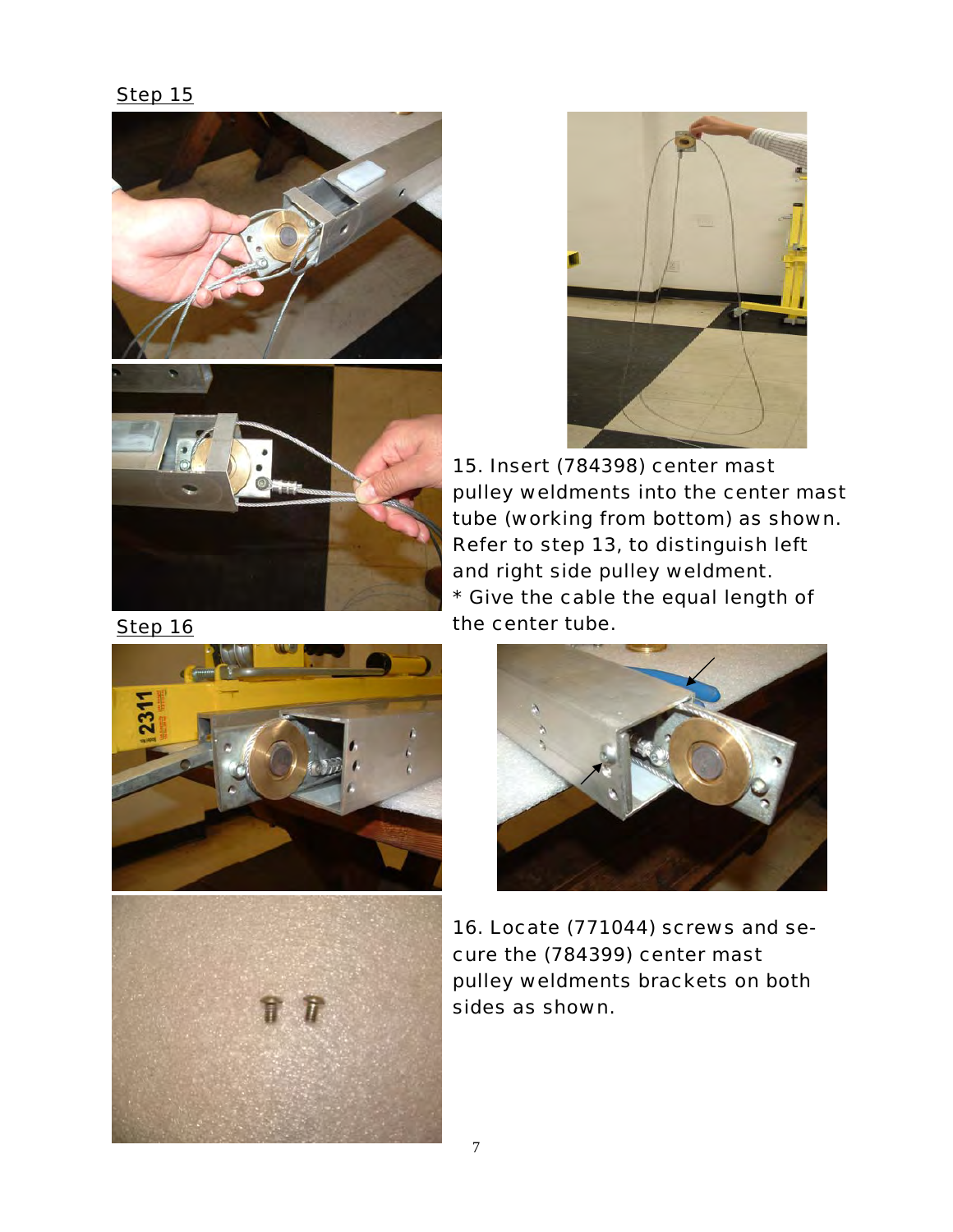



*17. Straight cable on both sides as shown. Make sure cable is not tangle up inside the mast section.* 



*18. Insert top mast tube into center mast tube as shown.* 

*Step 19*



*19. Locate (784412) top mast wear discs, (784391) 2 " pulleys and (774041) dowel pins.*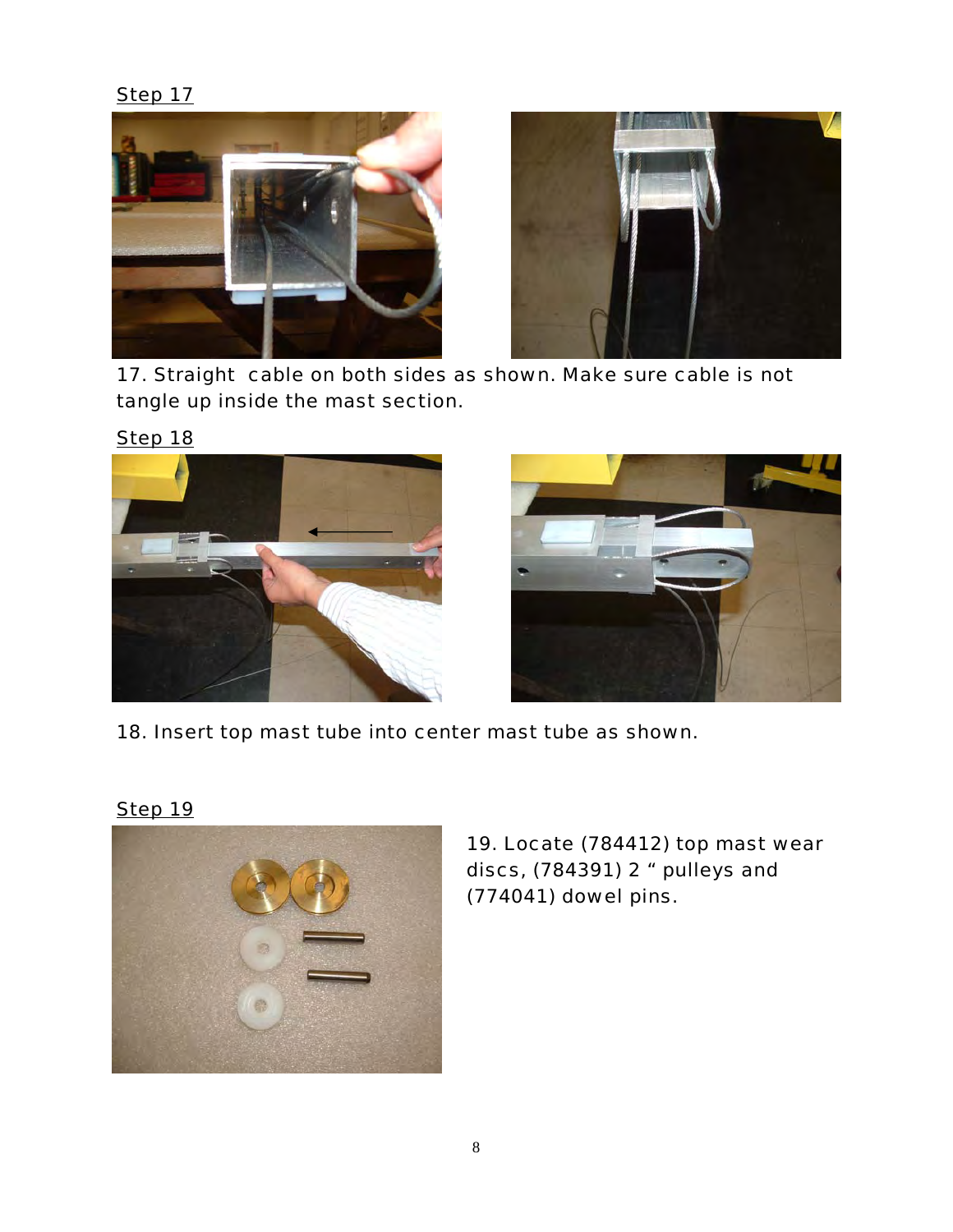*Step 20*







*20. Assemble components from step 19 as shown.* 

*Step 21*





*21. Insert top mast assembly into center mast tube by pulling both cables at the same time and stop when the end of the top mast passes the second hole of the center mast tube.* 

*\*Top mast should enter the center mast with ease, if there is stiffness check the cable and components for correct installation.*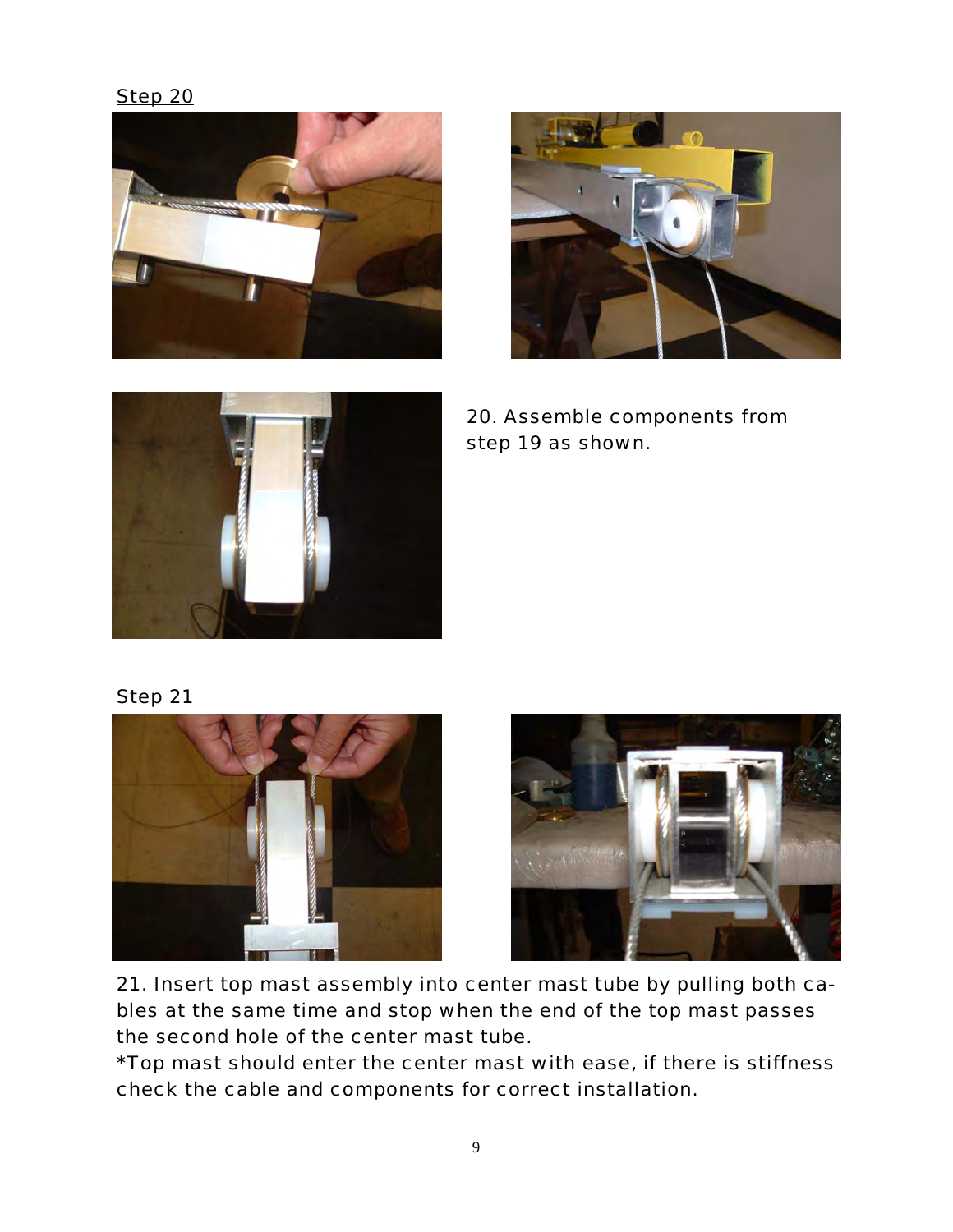



*22. Insert and loop cable through the center mast slot as shown.* 



*23. Locate (784404) center mast wear discs, (784390) 2-1/4" pulleys, (774043) dowel pins and (784447) 1-5/8" pulley spacer. Assemble components as shown.* 

*Step 23*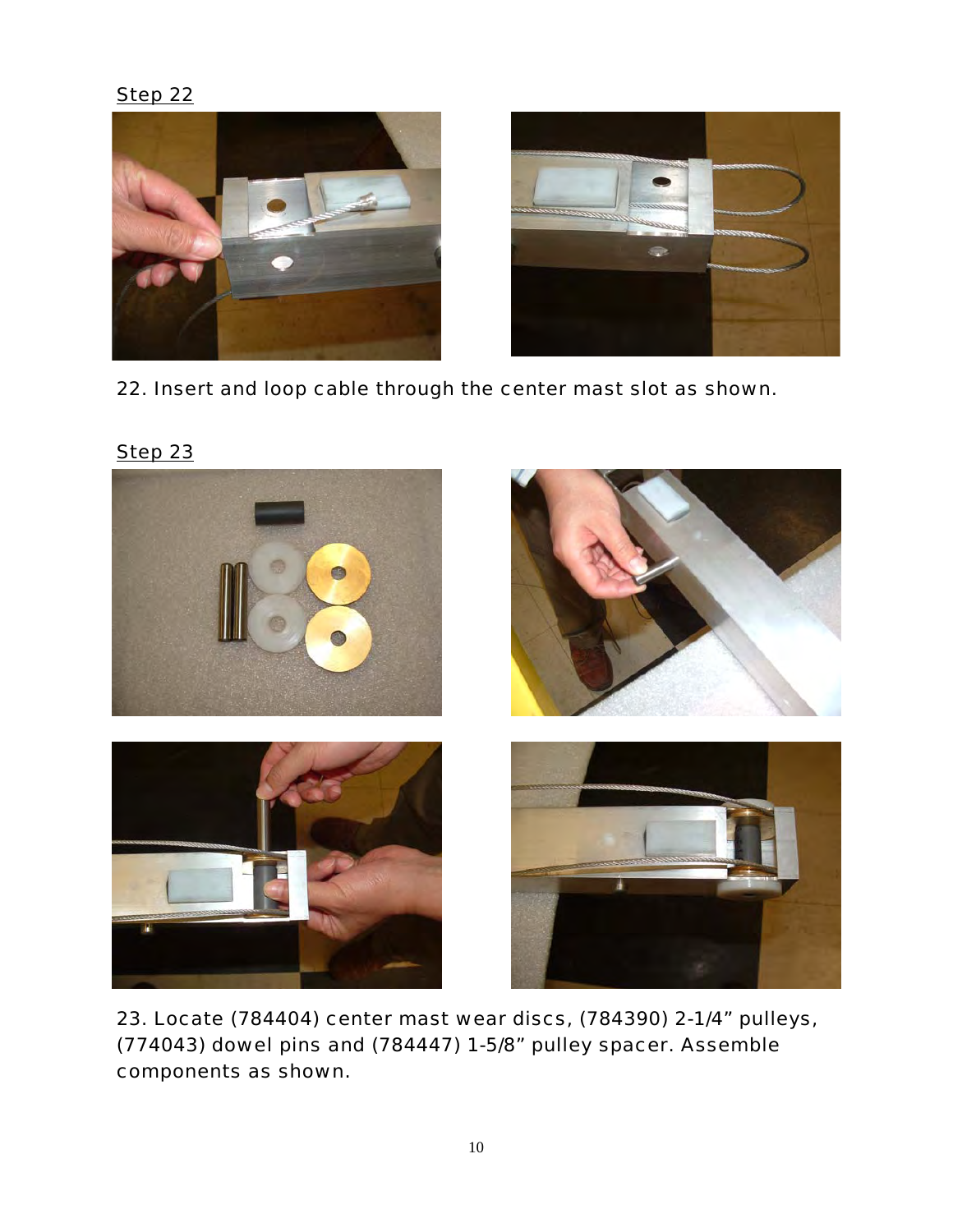*24. Remove (771044) both screws from center mast tube.* 







*25. Insert (774452) wear pads into slots on both sides as shown.* 

*Step 26 26. Insert center mast assembly into the bottom of the outer mast weldment.* 

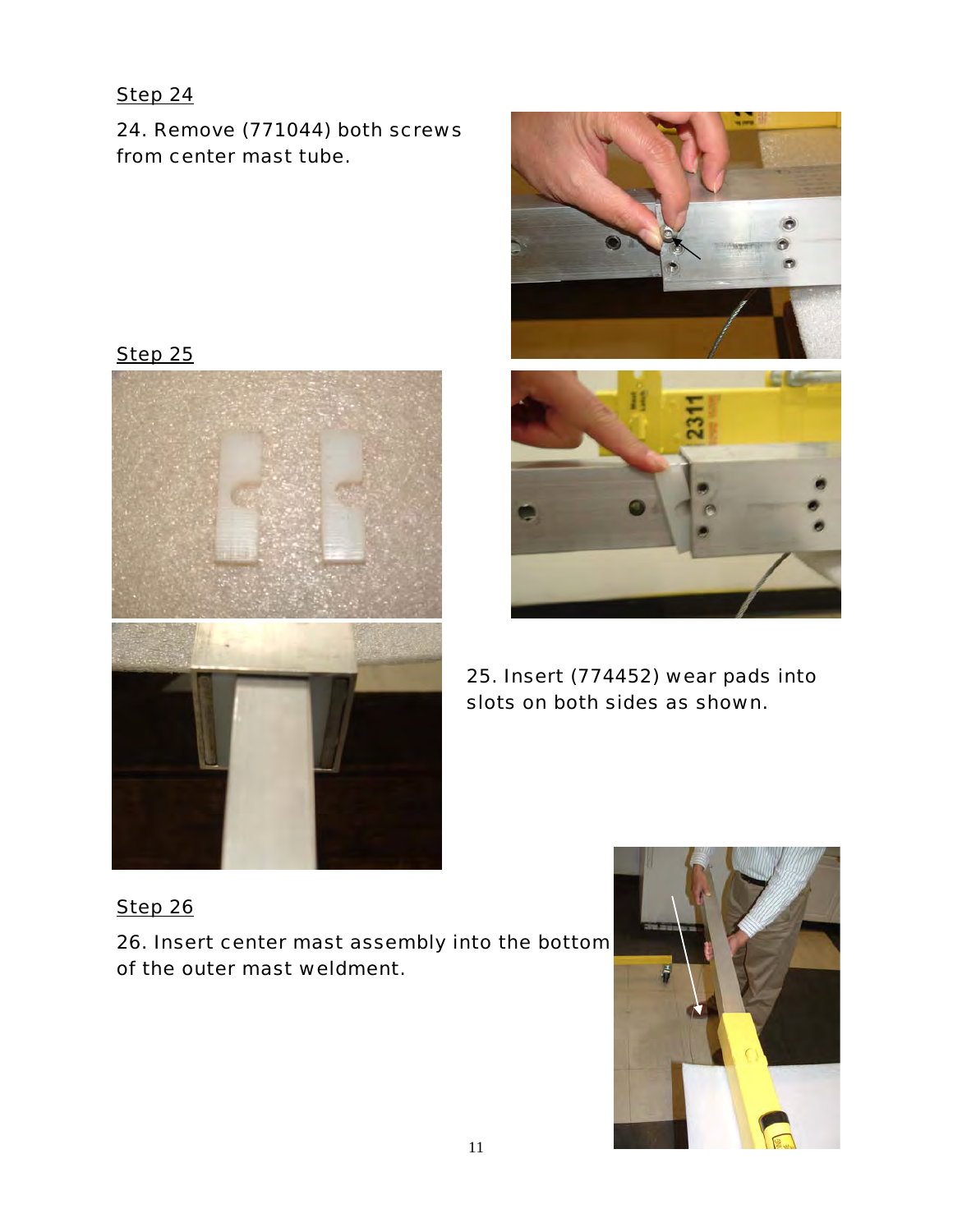*Step 27*



*27. Insert both cables through the outer mast weldment as shown. \*Feed the cable all the way to the top of the outer mast.* 





*28. Locate (771044) screws, (773550) 1/4 lock washer, (784403) top covers and assemble them in both sides as shown. \*The lock washer goes on the single screw circled. This screw must be in the correct position for proper operation.*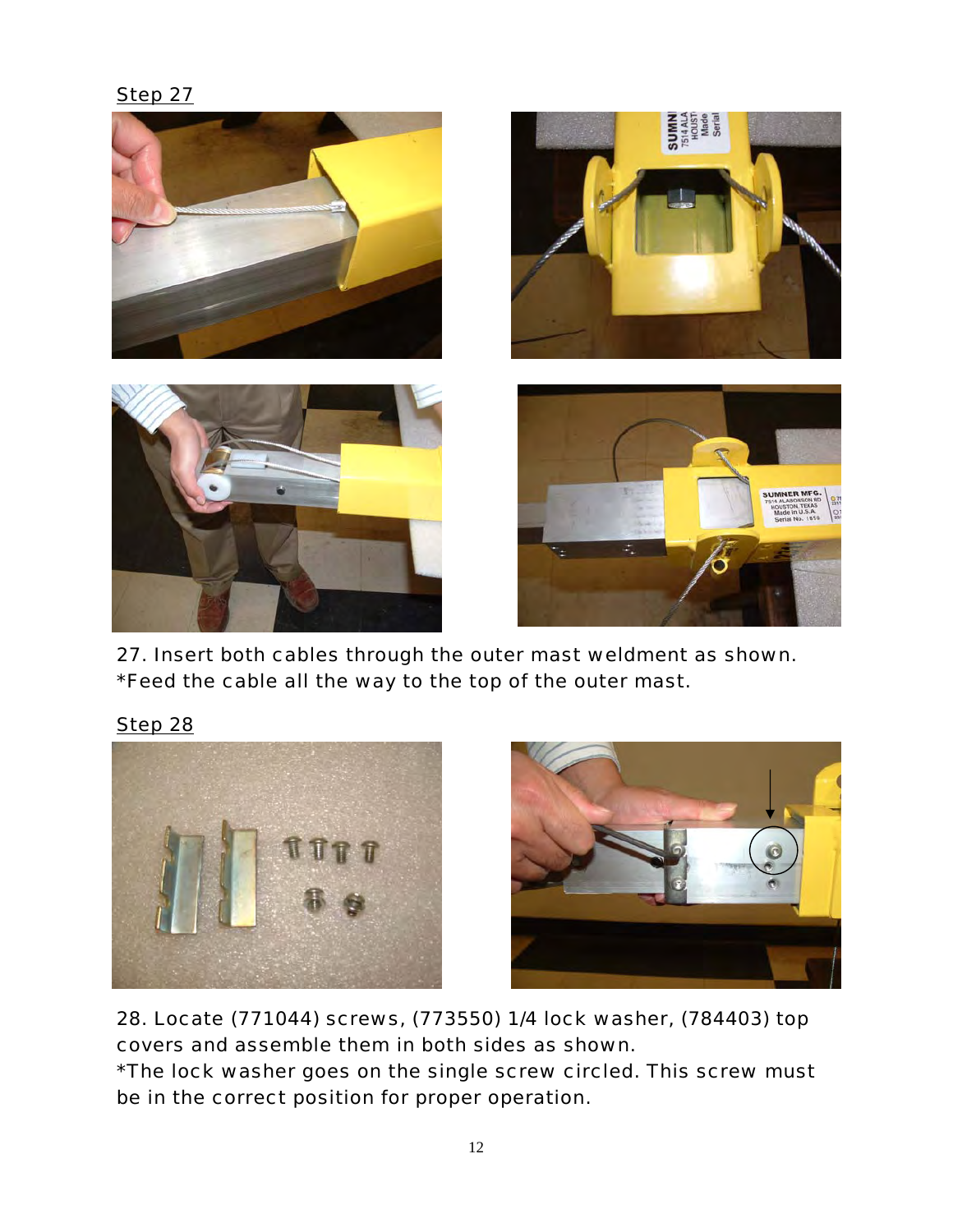$$
f\in \mathcal{F}
$$



*29. Locate (772355) 3/8 lock nut, (771137) screw, (784394) 1/2" pulley spacers, (784390) 2-1/4" pulleys, (784446) 2" spacer and assemble has shown.* 

*Step 29*



*30. Insert cables in drum and secure with (776042) screws as shown. \*Once cables are secure weave the excess cable on the drum.*